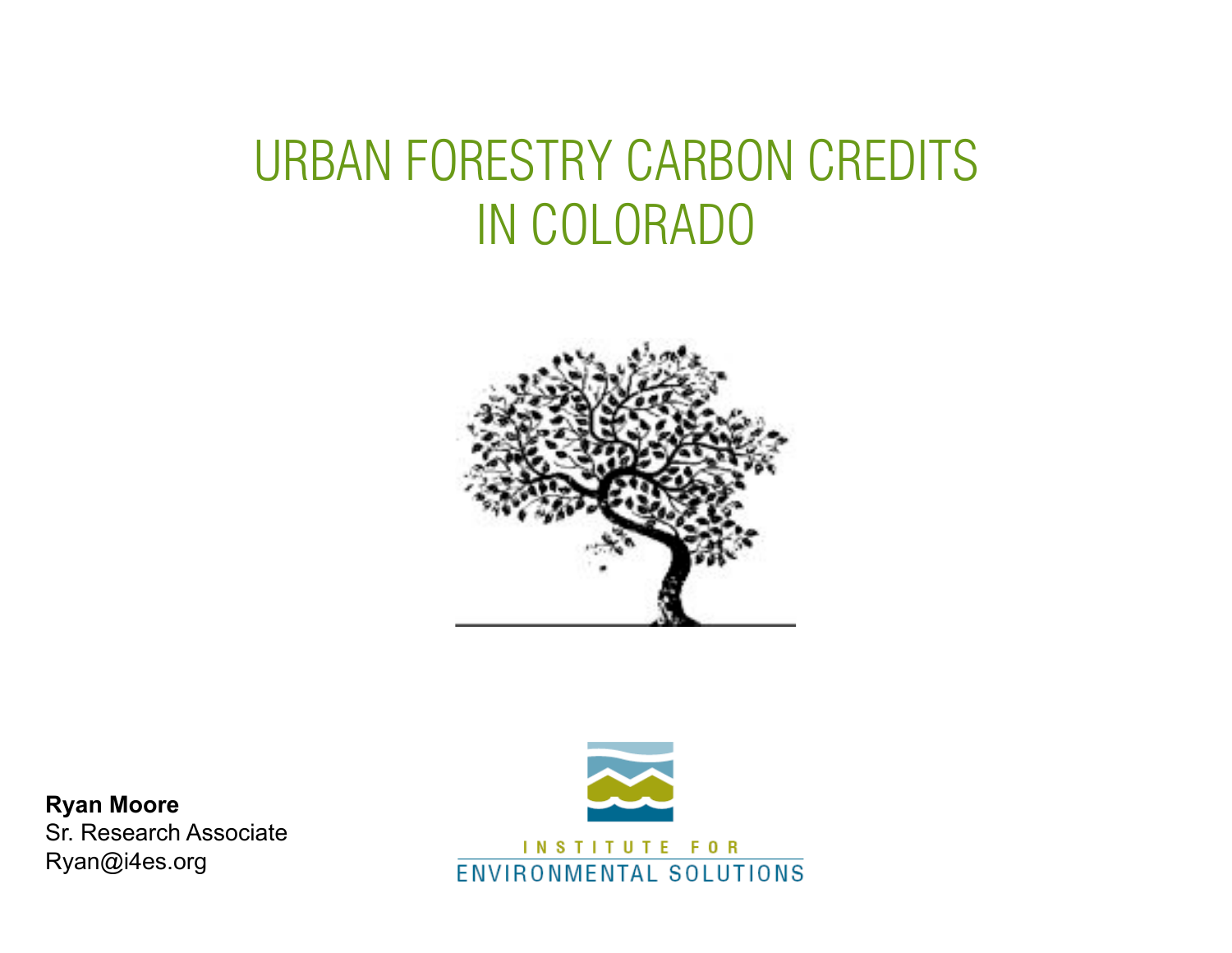## PREVIEW



- **IES**
- The Tree Project
- What is an urban forestry carbon credit (UFCC)?
- Who buys UFCCs?
- Who can sell UFCCs?
- How are UFCCs created?
- How much money can be made?
- Colorado Urban Forestry Climate **Coalition**
- Next steps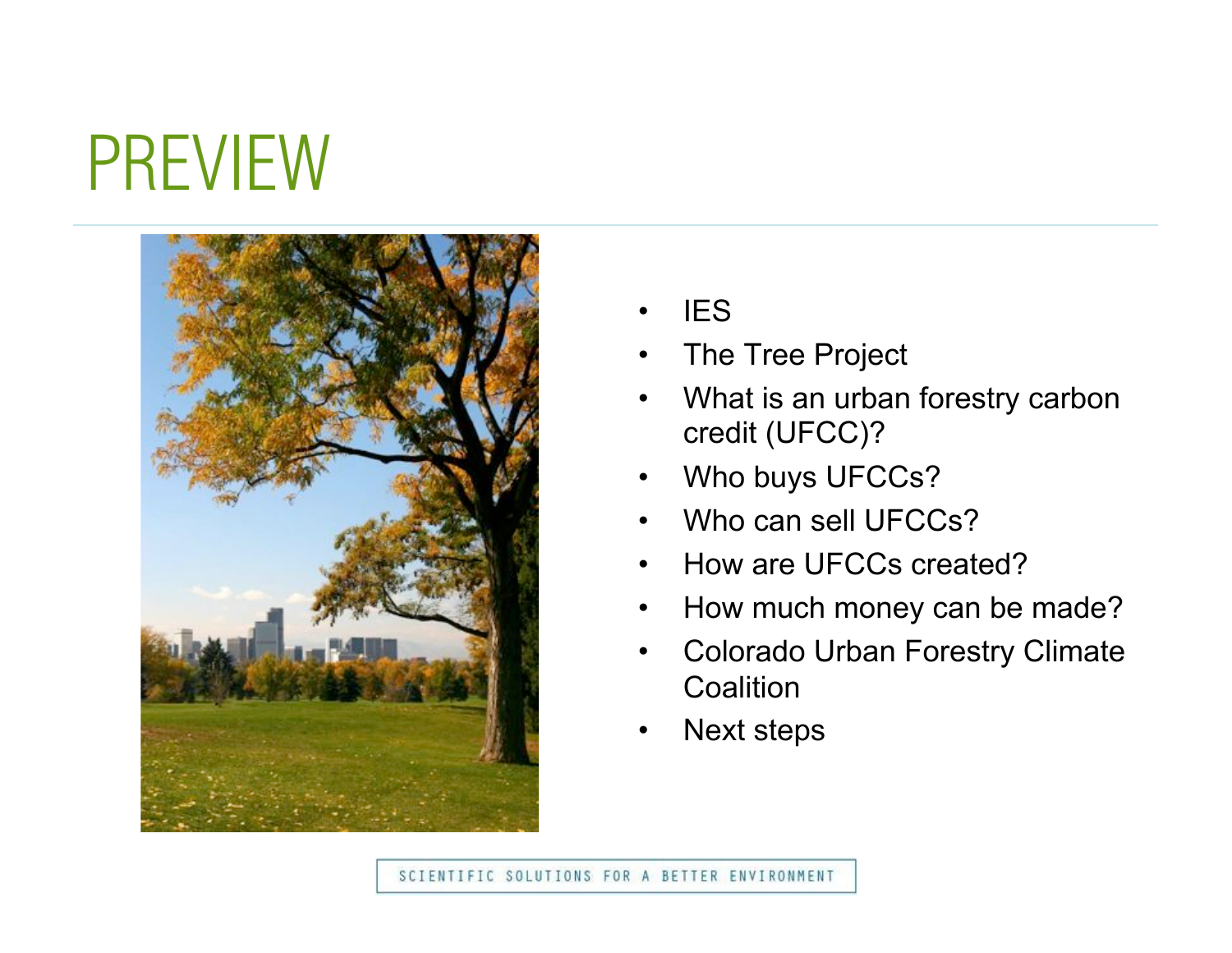### INSTITUTE FOR ENVIRONMENTAL SOLUTIONS

### **Mission**

Engage stakeholders to deliver proactive, technically sound solutions to complex environmental and natural resource problems that avoid unwanted side effects.

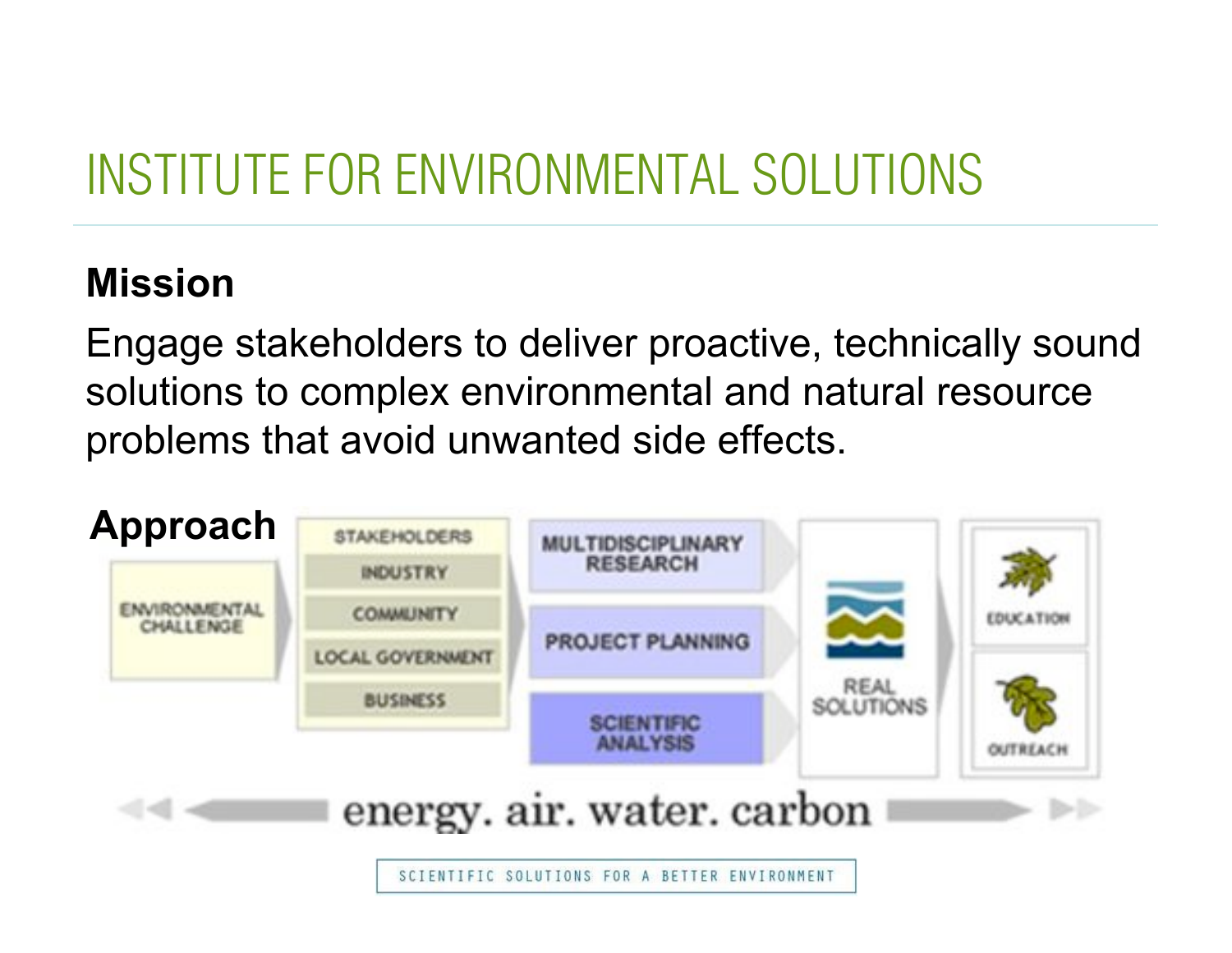## THE TREE PROJECT



- Identifying how trees can optimize:
	- Air quality
	- Water conservation
	- Energy conservation
	- Carbon sequestration
- Pilot city: Golden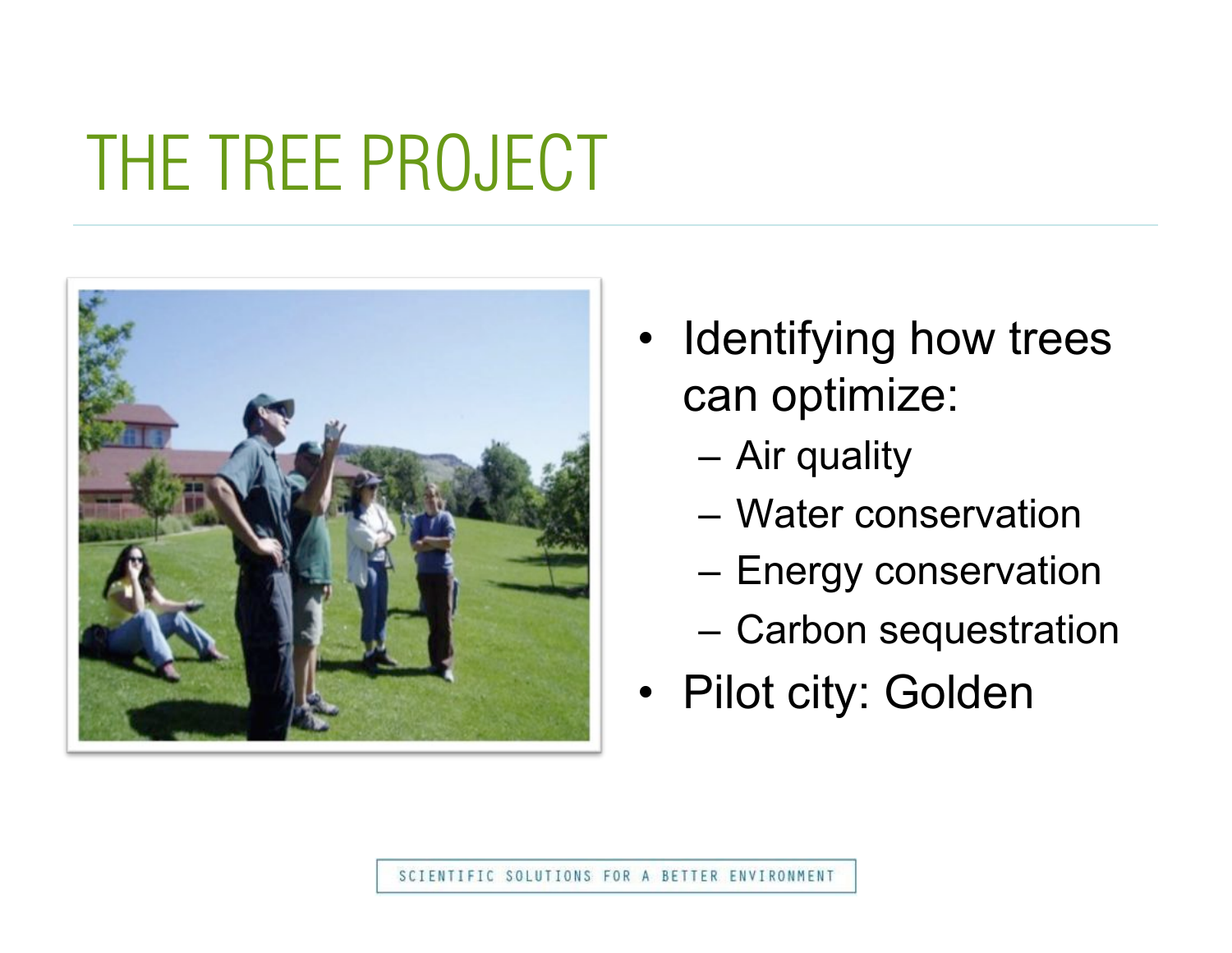## RESULTS: COMPLEX TRADEOFFS

- Potential Benefits
	- Summer energy conservation
	- Shading/water conservation
	- Improved air quality
	- Climate change mitigation
- Potential Costs
	- Winter energy consumption
	- Increased water consumption
	- VOC emissions (ozone potential)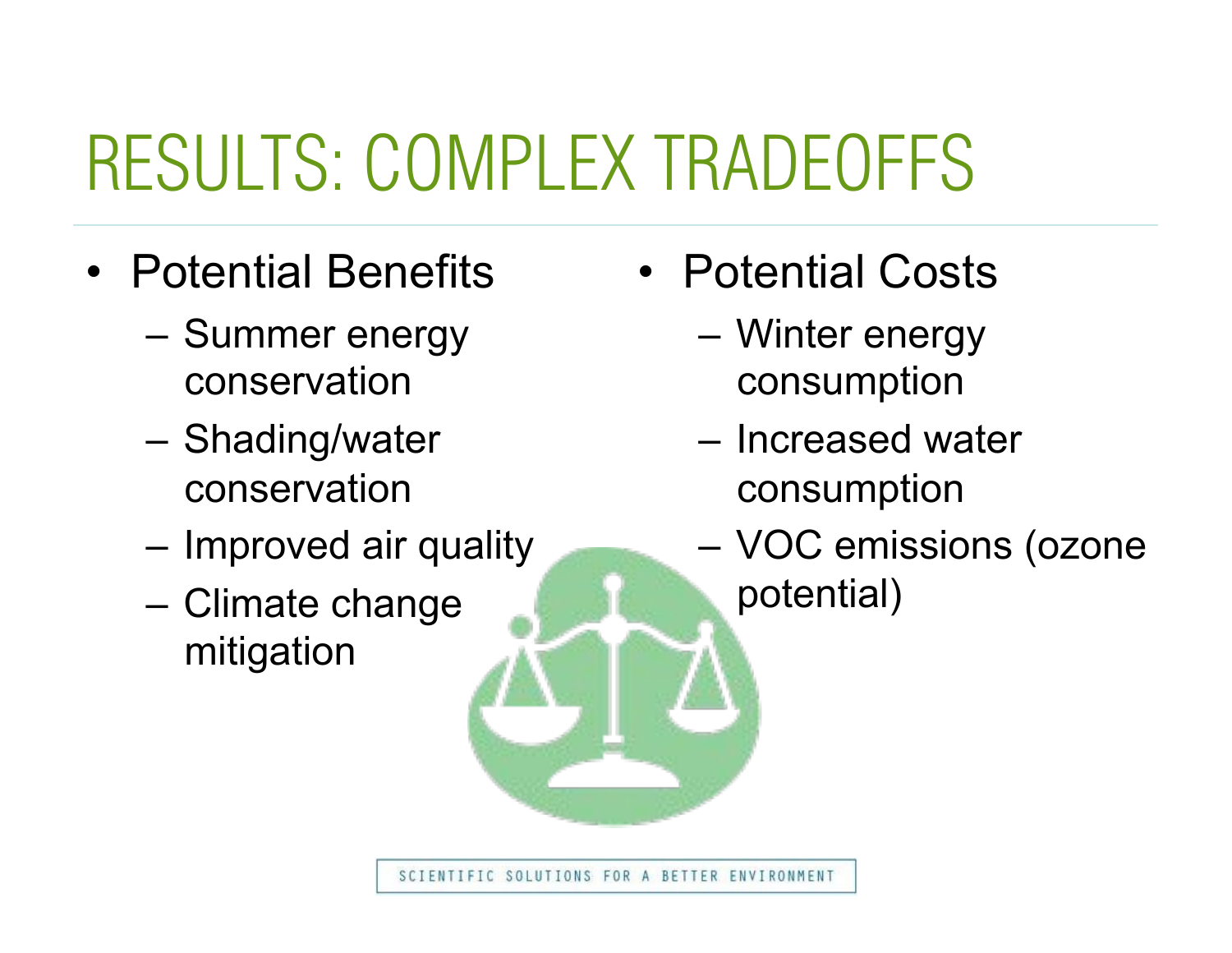### CARBON EFFECTS AND TRADEOFFS

- Sequestration vs. emissions
- Energy offsets vs. indirect emissions



- 1. Annual net carbon sequestration of Golden's forest: 500 tons.
- 2. Carbon stored by Golden's forest: 16,400 tons.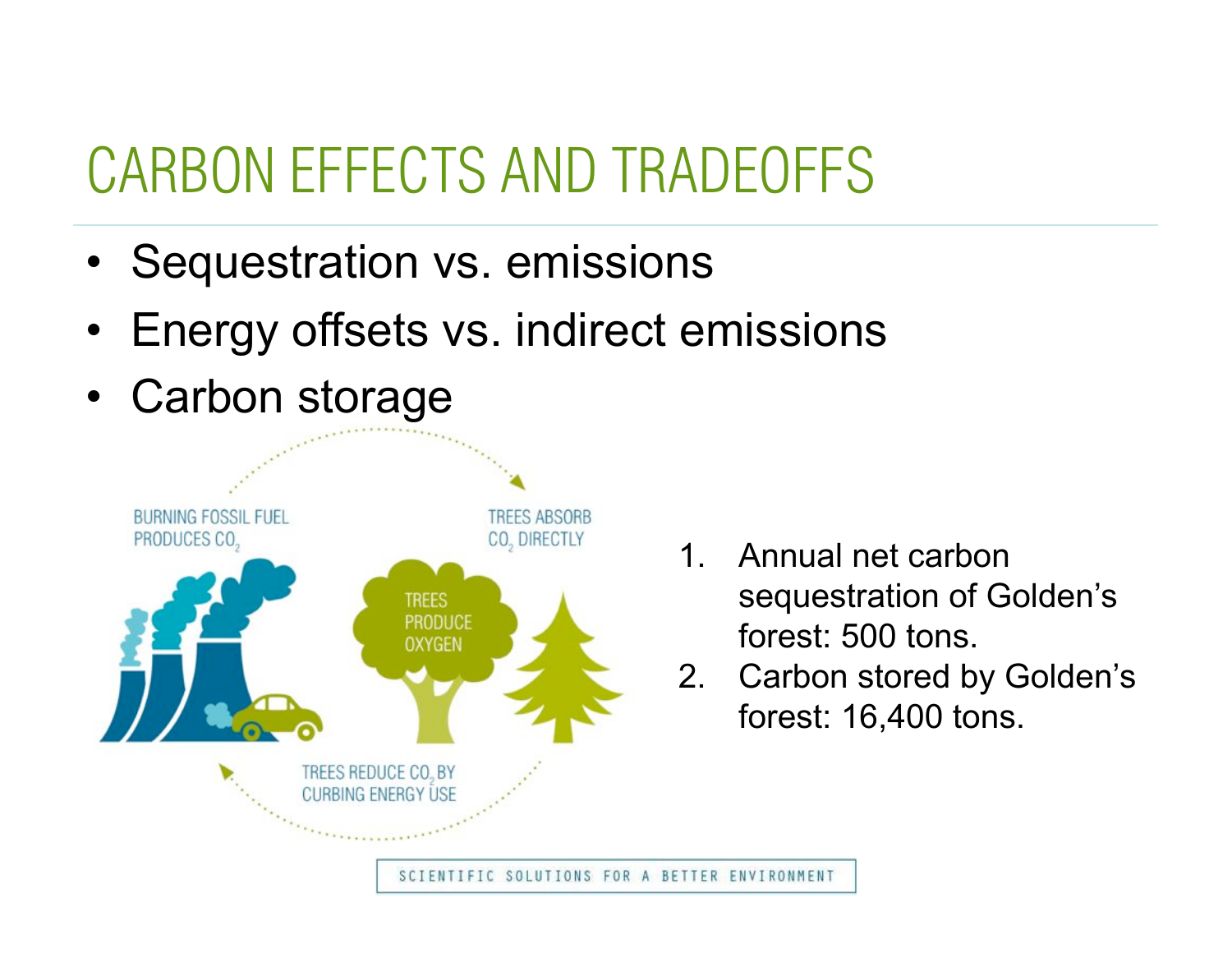### URBAN FORESTRY CARBON CREDITS

- Credit for carbon sequestered by urban trees
- Projects verified, guidelines set by market
- Existing and new trees
- Long-term commitment to a healthy forest
- Multiple projects aggregated

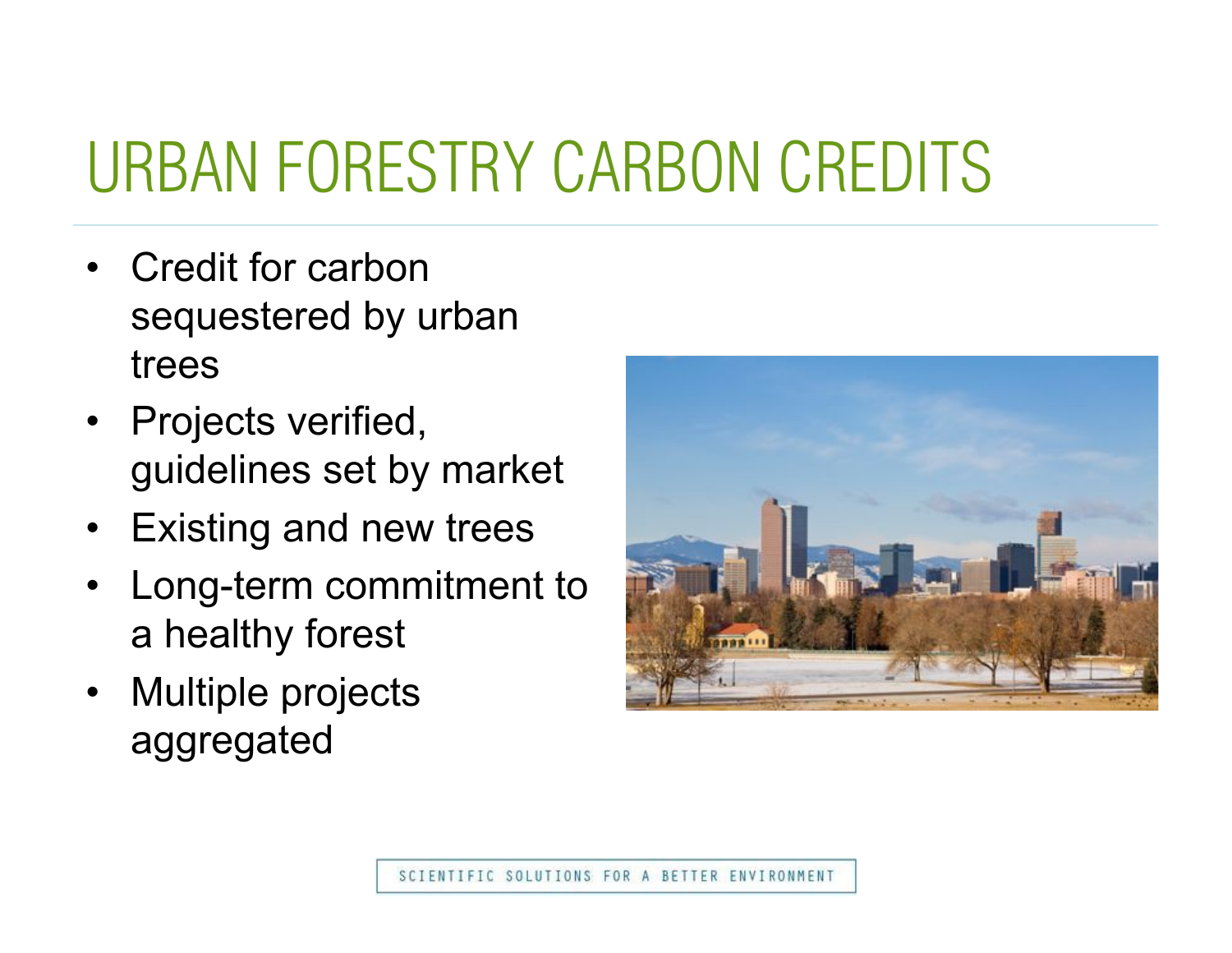# THE CARBON CREDIT MARKET



- Eligible trees: planted since 1990
- Market price for carbon sequestered from 2003 to 2010
- 15-year commitment to maintain trees
- Project owners must be insignificant GHG emitters

climate action reserve

- Eligible trees: planted since 2001 *beyond baseline*
- Buyer and seller negotiate price and terms
- 100-year commitment to maintain trees (and report)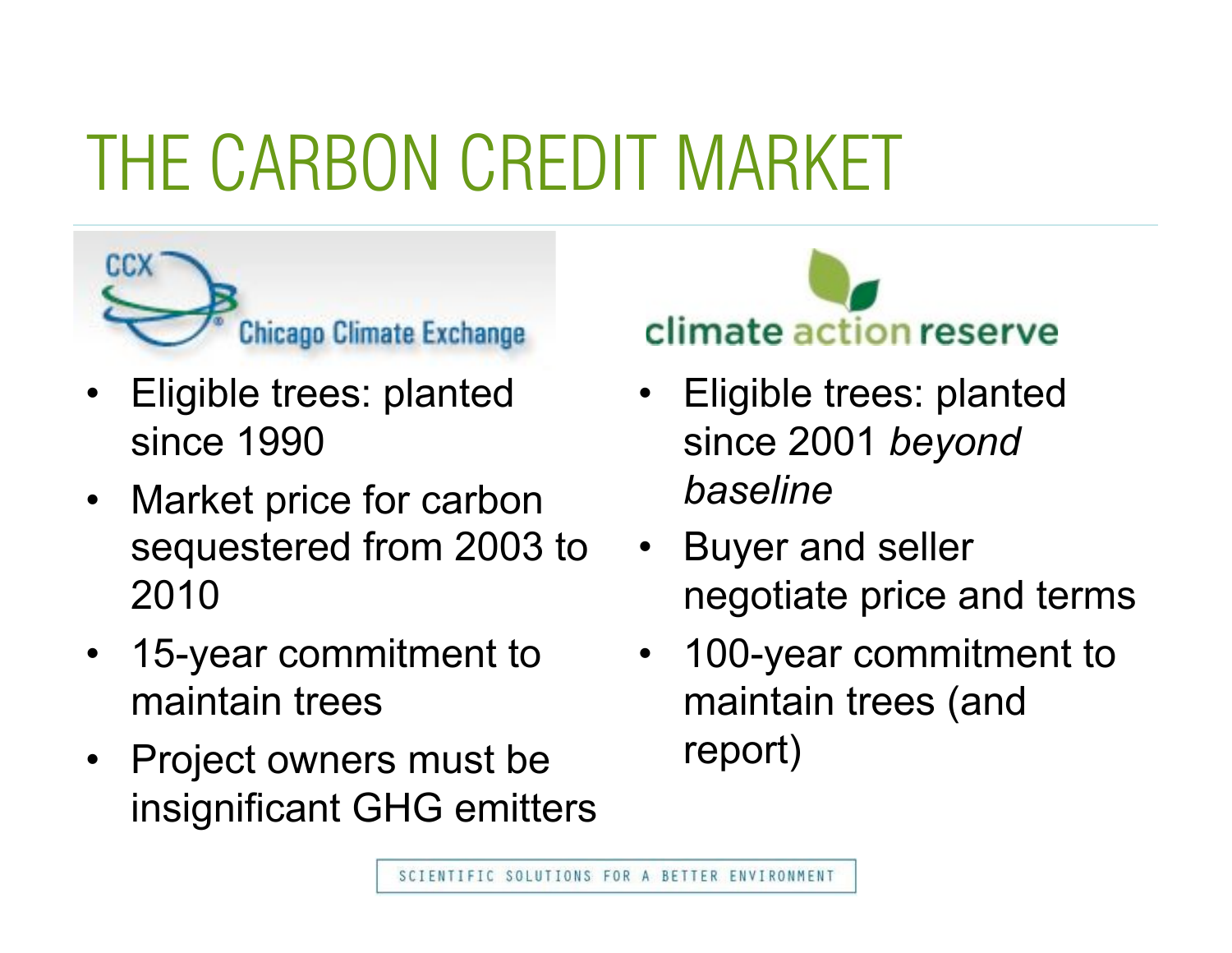# PROJECT OWNERS (SELLERS)

- Anyone with a long-term legal right to trees
- Municipalities
- Counties
- Universities
- Utilities

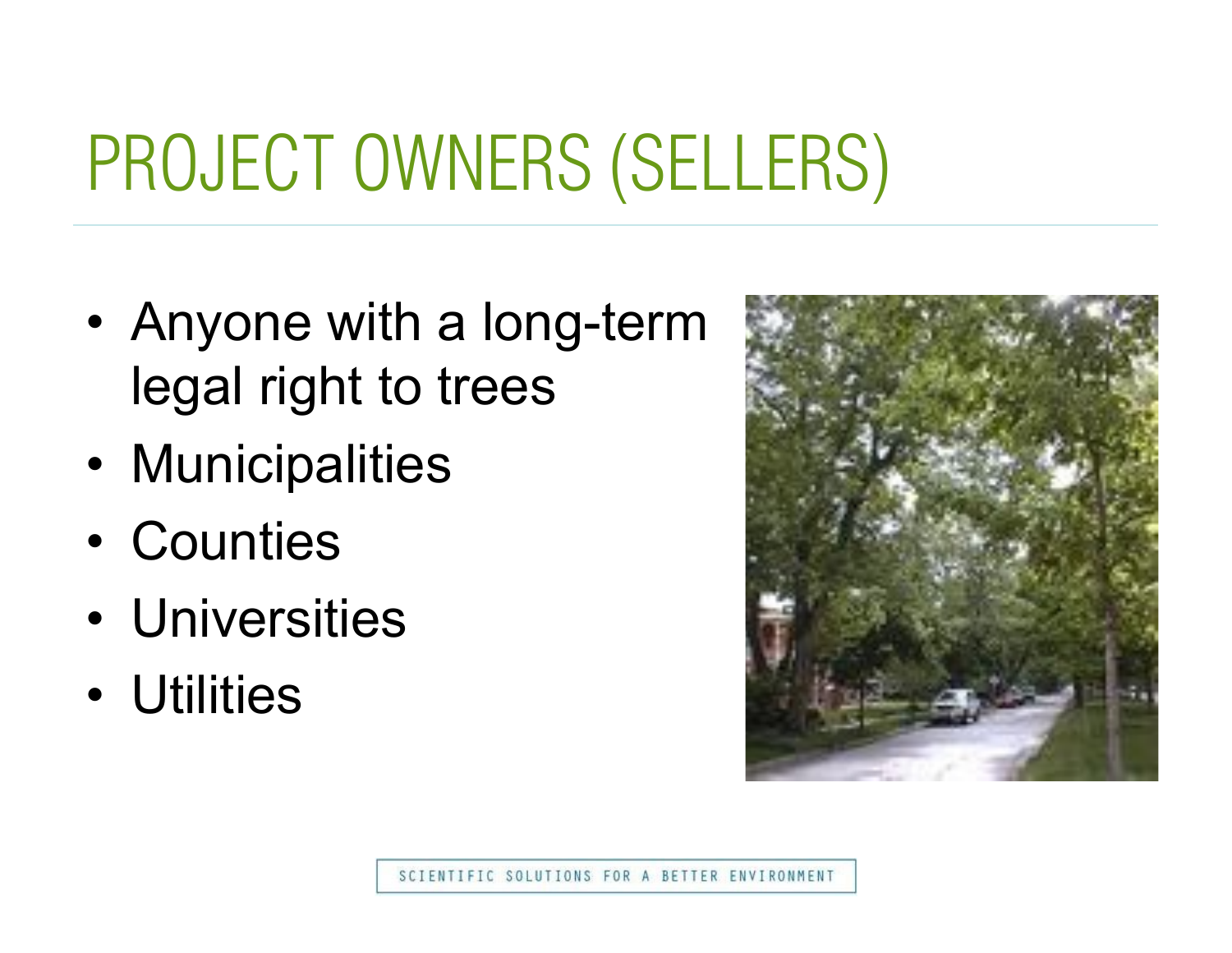# DATA COLLECTION

- For all project trees
	- Year planted
	- Species
	- Diameter
- Depending on protocol
	- Tree health
	- Forestry program info
		- Budget
		- Maintenance schedule

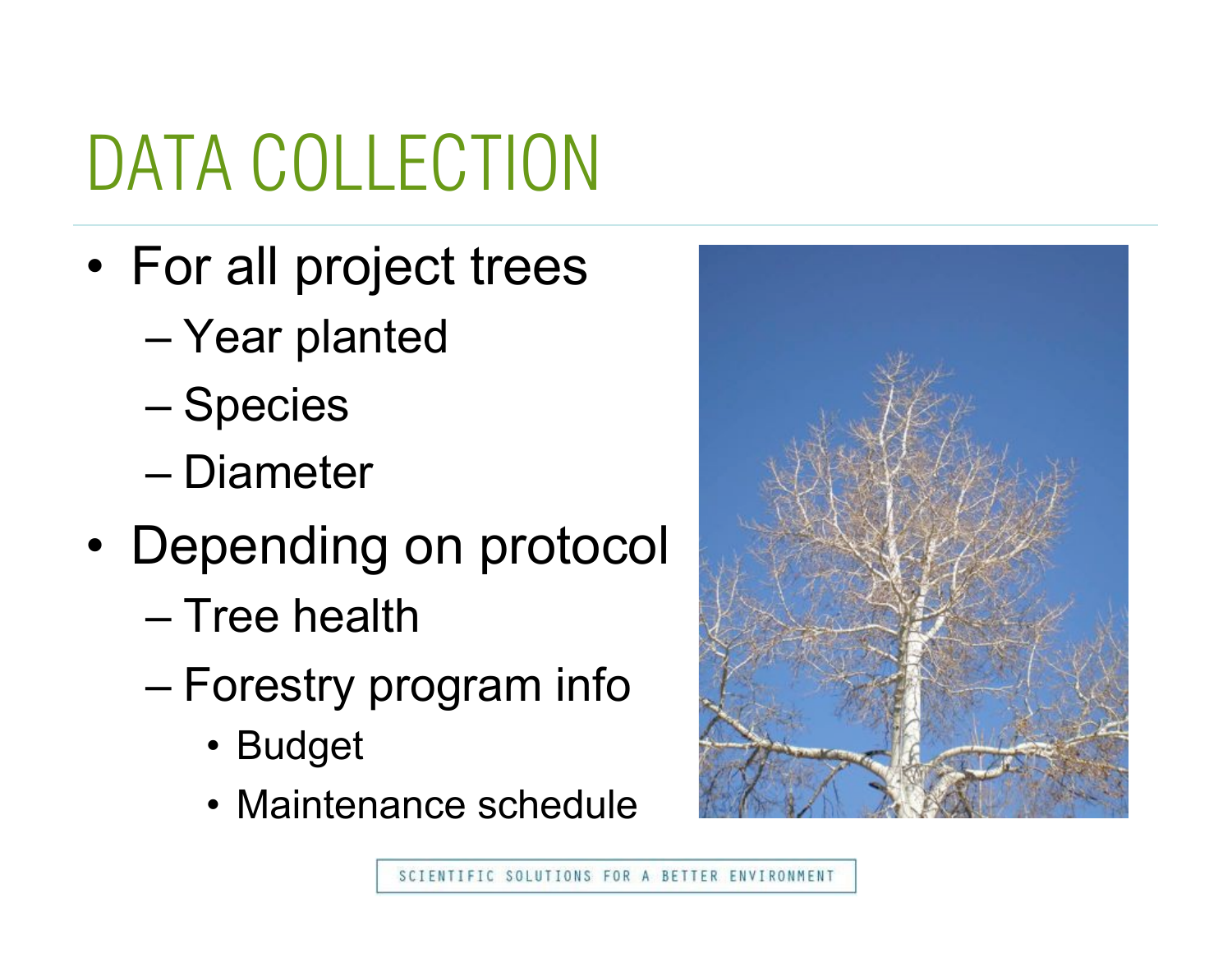### APPLICATION TO SELL

| <b>Tree Age</b> | <b>Tree Type</b> | Growth Rate Number (in | 100's |      | Annual CO <sub>2</sub> e Vintage Year |                  |                    |            |      |                                       |
|-----------------|------------------|------------------------|-------|------|---------------------------------------|------------------|--------------------|------------|------|---------------------------------------|
|                 | 8 H              | F                      | 10    | 18.1 | 2010                                  |                  |                    |            |      |                                       |
|                 | 8 H              | M                      | 10    | 10.6 | 2010                                  |                  |                    |            |      |                                       |
|                 | 8 H              | S                      | 10    |      | 5.4 Tree Age                          | <b>Tree Type</b> | <b>Growth Rate</b> | Number (in |      | Annual CO <sub>2</sub> e Vintage Year |
|                 | 23 H             | F                      | 10    | 56.1 |                                       |                  |                    |            |      |                                       |
|                 | 23 H             | M                      | 10    | 31.6 |                                       |                  |                    | 100's)     |      |                                       |
|                 | 23 H             | S                      | 10    | 14.6 |                                       | 6 H              | F                  | 10         | 13.8 | 2008                                  |
|                 | 14 C             | F                      | 10    | 22.8 |                                       | 6 H              | м                  | 10         | 8.3  | 2008                                  |
|                 | 14 C             | M                      | 10    | 12.6 |                                       | 6 H              |                    |            | 4.3  |                                       |
|                 | 14 C             | S                      | 10    | 5.7  |                                       |                  | S                  | 10         |      | 2008                                  |
|                 | 7H               | F                      | 10    | 15.9 |                                       | 21 H             | F                  | 10         | 50.5 | 2008                                  |
|                 | 7H               | M                      | 10    | 9,4  |                                       | 21 H             | м                  | 10         | 28.4 | 2008                                  |
|                 | 7H               | S                      | 10    | 4.8  |                                       | 21 H             | s                  | 10         | 13.3 | 2008                                  |
|                 | 22 H             | F                      | 10    | 53.3 |                                       | 12 C             | F                  | 10         | 19   |                                       |
|                 | 22 H             | Μ                      | 10    | 30.1 |                                       |                  |                    |            |      | 2008                                  |
|                 | 22 H             | S                      | 10    | 14   |                                       | 12 C             | M                  | 10         | 10.6 | 2008                                  |
|                 | 13 C             | F                      | 10    | 17.1 |                                       | 12 C             | S                  | 10         | 4.9  | 2008                                  |
|                 | 13 C             | М                      | 10    | 9.6  | <b>SOOA</b>                           |                  |                    |            |      |                                       |
|                 | 13C              | S                      | 10    | 4.4  | 2009                                  |                  |                    |            |      |                                       |
|                 | 6H               | F                      | 10    | 13.8 | 2008                                  |                  |                    |            |      |                                       |
|                 | 6 H              | м                      | 10    | 8.3  | 2008                                  |                  |                    |            |      |                                       |
|                 | 6 H              | s                      | 10    | 4.3  | 2008                                  |                  |                    |            |      |                                       |
|                 | 21 H             | F                      | 10    | 50.5 | 2008                                  |                  |                    |            |      |                                       |
|                 | 21 H             | м                      | 10    | 28.4 | 2008                                  |                  |                    |            |      |                                       |
|                 | 21 H             | S                      | 10    | 13.3 | 2008                                  |                  |                    |            |      |                                       |
|                 | 12 C             | F                      | 10    | 19   | 2008                                  |                  |                    |            |      |                                       |
|                 | 12 C             | M                      | 10    | 10.6 | 2008                                  |                  |                    |            |      |                                       |
|                 | 12 C             | s                      | 10    | 4.9  | 2008                                  |                  |                    |            |      |                                       |
|                 | 5H               | F                      | 10    | 11.8 | 2007                                  |                  |                    |            |      |                                       |
|                 | 5H               | м                      | $10$  | 7.1  | 2007                                  |                  |                    |            |      |                                       |
|                 | 5H               |                        | 10    | 3.7  | 2007                                  |                  |                    |            |      |                                       |
|                 | 20 H             | F                      | 10    | 47.8 | 2007                                  |                  |                    |            |      |                                       |
|                 | 20 H             | М                      | 10    | 27   | 2007                                  |                  |                    |            |      |                                       |
|                 | 20 H             | S                      | 10    | 12.6 | 2007                                  |                  |                    |            |      |                                       |
|                 | 11 C             | F                      | 10    | 17.1 | 2007                                  |                  |                    |            |      |                                       |
|                 | 11 C             | М                      | 10    | 9.6  | 2007                                  |                  |                    |            |      |                                       |
|                 | 11 C             | S                      | 10    | 4.4  | 2007                                  |                  |                    |            |      |                                       |

SCIENTIFIC SOLUTIONS FOR A BETTER ENVIRONMENT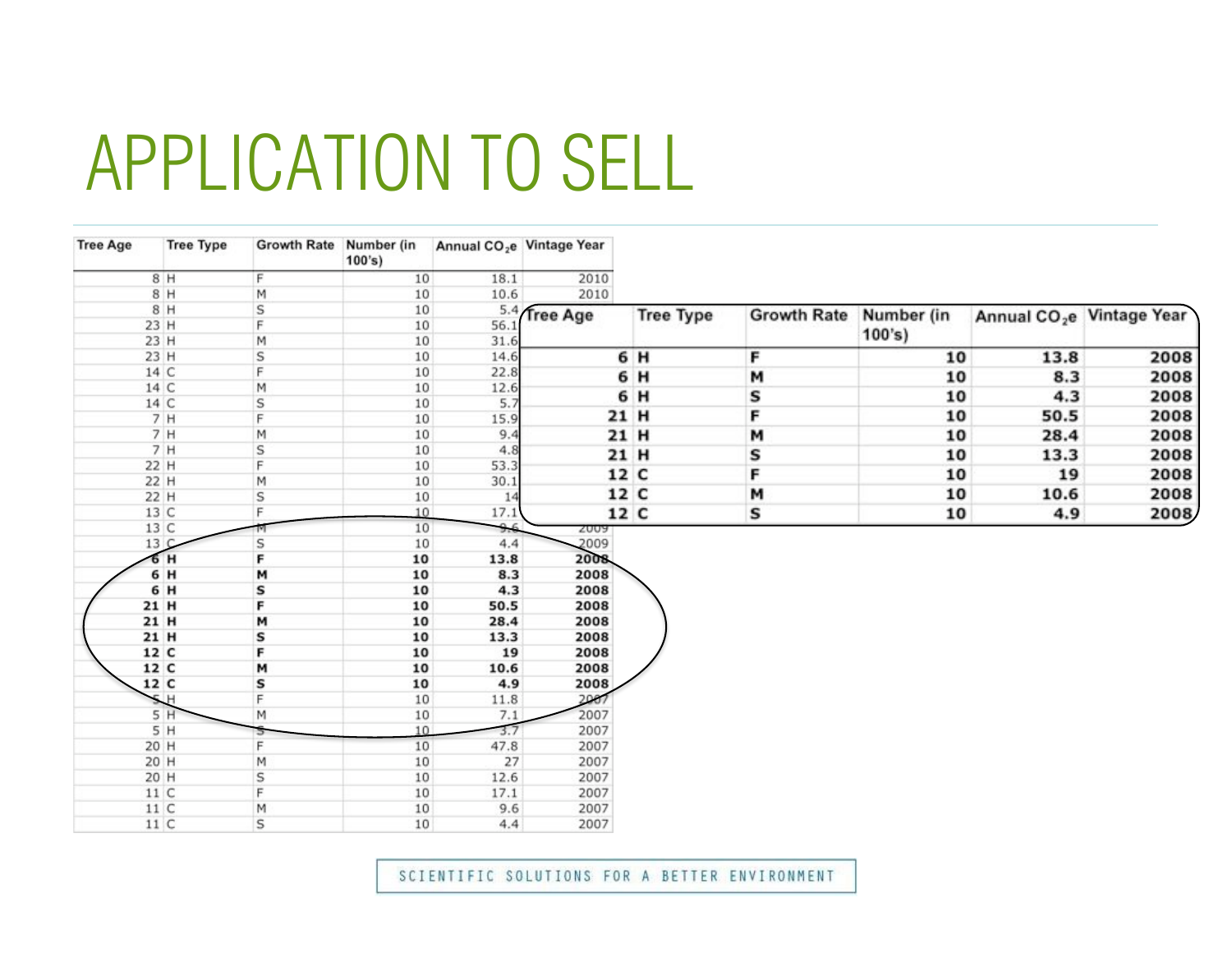## POTENTIAL REVENUE: CCX, \$20/ton

|                                            | 2003    | 2004    | 2005    | 2006    | 2007    | 2008    | 2009    | 2010    |
|--------------------------------------------|---------|---------|---------|---------|---------|---------|---------|---------|
| <b>Metric tons</b><br>CO <sub>2</sub>      | 97.2    | 107.6   | 118.3   | 129.8   | 141.1   | 153.1   | 158.6   | 177.5   |
| 20% Reserve<br>Pool                        | 19.44   | 21.52   | 23.66   | 25.96   | 28.22   | 30.62   | 31.72   | 35.5    |
| <b>Net tons CO<sub>2</sub>e</b><br>for CCX | 77.76   | 86.08   | 94.64   | 103.84  | 112.88  | 122.48  | 126.88  | 142     |
| Value at \$20/<br>mt                       | \$1,555 | \$1,722 | \$1,893 | \$2,077 | \$2,258 | \$2,450 | \$2,538 | \$2,840 |
| 5%<br>verification<br>cost                 | \$78    | \$86    | \$95    | \$104   | \$113   | \$122   | \$127   | \$142   |
| 5%<br>aggregation                          |         |         |         |         |         |         |         |         |
| cost<br><b>Net</b><br>remuneration         | \$78    | \$86    | \$95    | \$104   | \$113   | \$122   | \$127   | \$142   |
| at \$20/mt                                 | \$1,400 | \$1,549 | \$1,704 | \$1,869 | \$2,032 | \$2,205 | \$2,284 | \$2,556 |

TOTAL **\$15,598** 

SCIENTIFIC SOLUTIONS FOR A BETTER ENVIRONMENT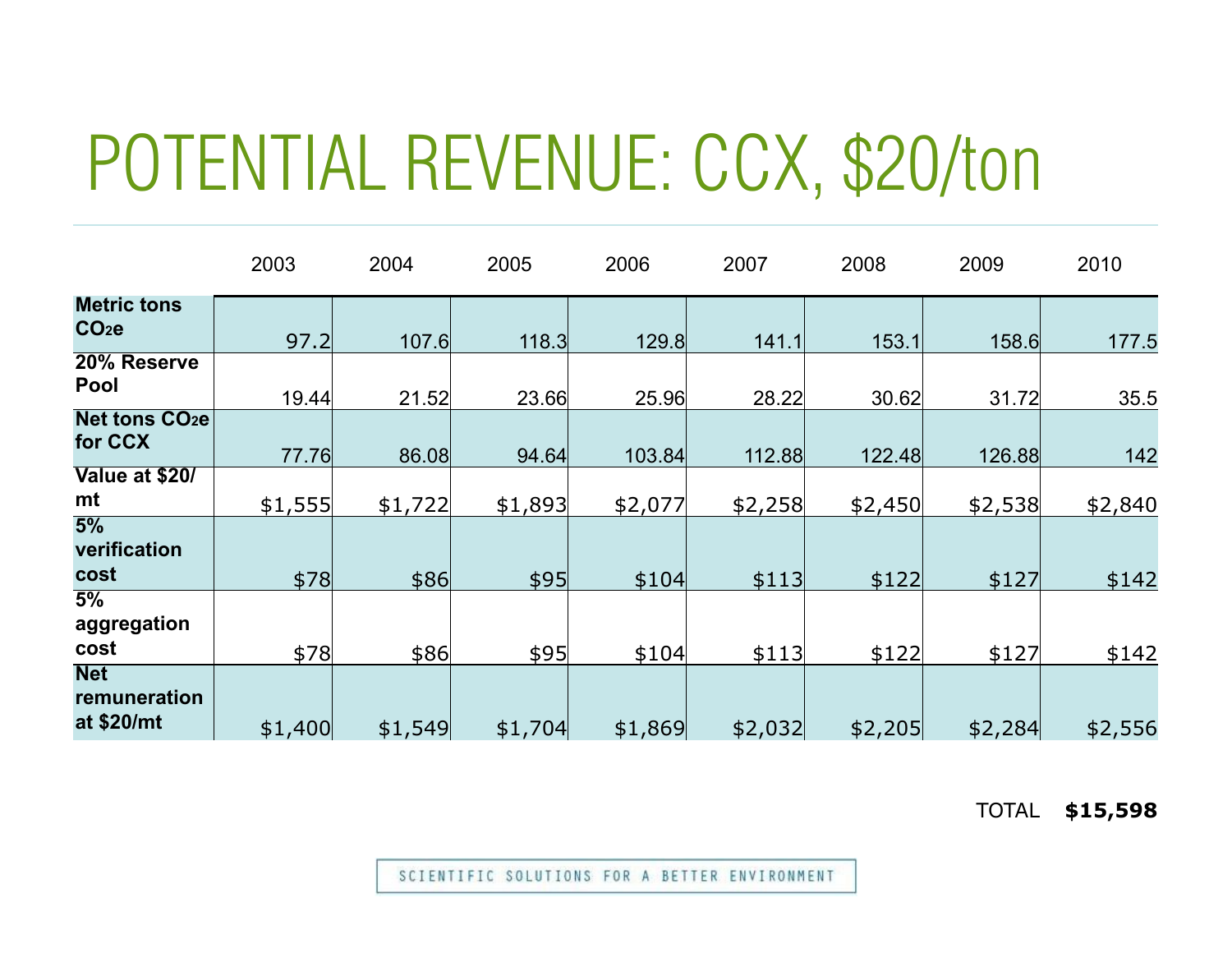### COLORADO URBAN FORESTRY CLIMATE COALITION

Goal: Develop urban forestry carbon credits to generate new funds for forestry and improve the urban environment in Colorado.

CUFCC PROJECT OBJECTIVES

1. Assemble stakeholders for project planning and oversight

2. Characterize the critical environmental impacts of urban forestry

3. Aggregate urban forestry projects and sell them as offsets

4. Evaluate and share successes and setbacks with a national audience



**Mitigate climate change. Support urban forestry.**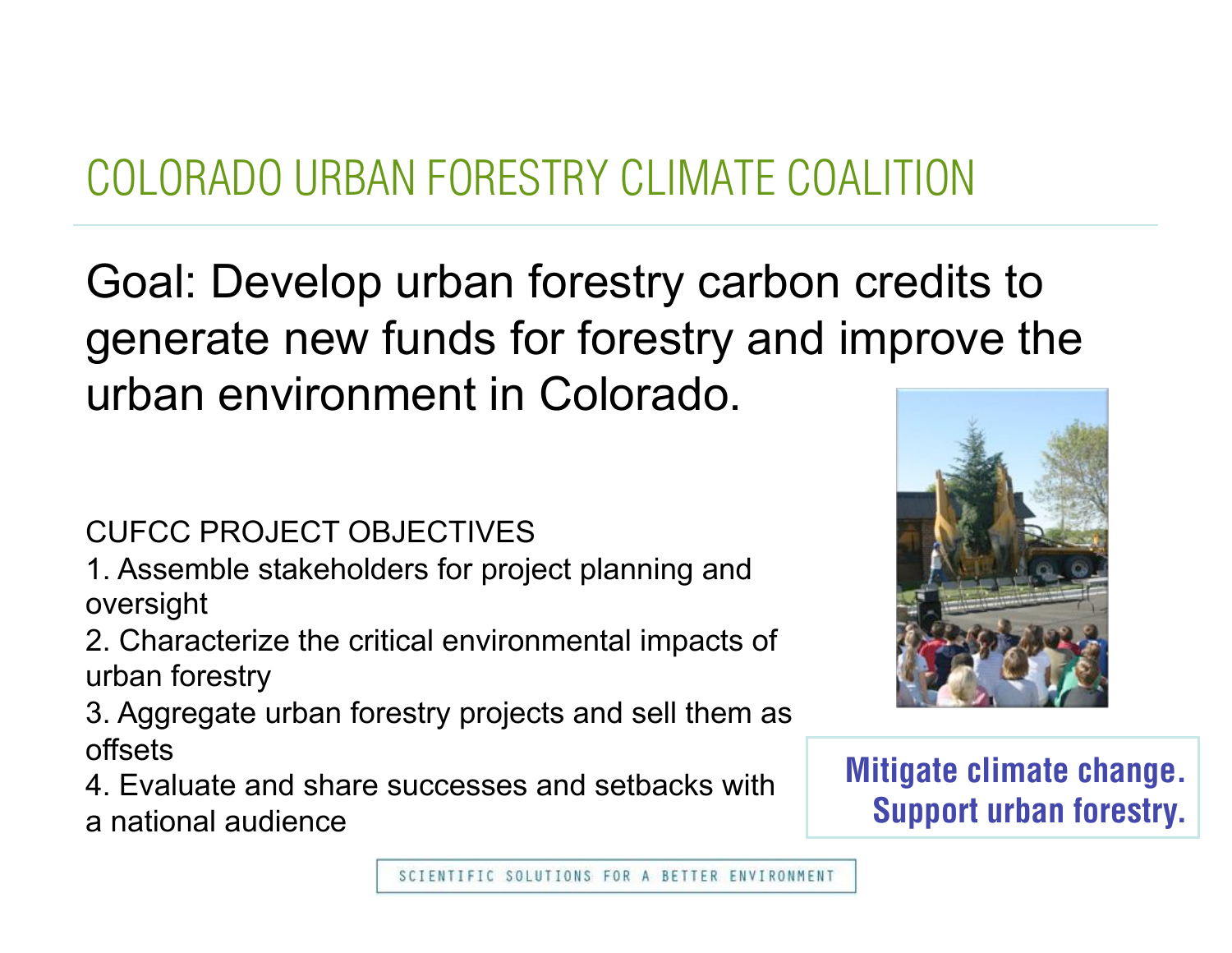## CUFCC

### GUIDING PRINCIPLES

- Encourage **strategic** urban forestry consider full impact
- Give foresters resources to improve **maintenance**
- Create **high-quality** offset credits

#### TIMELINE

Scoping workshop / Final plan Scoping 2009 Impact investigation **Summer / Fall 2009** Baseline data / application Spring / Summer 2010 Evaluation and reporting The Contract Contract Contract Minter 2010-11 Preliminary plan Fall / Winter 2008-09 Stakeholder identification and outreach Fall / Winter 2008-09

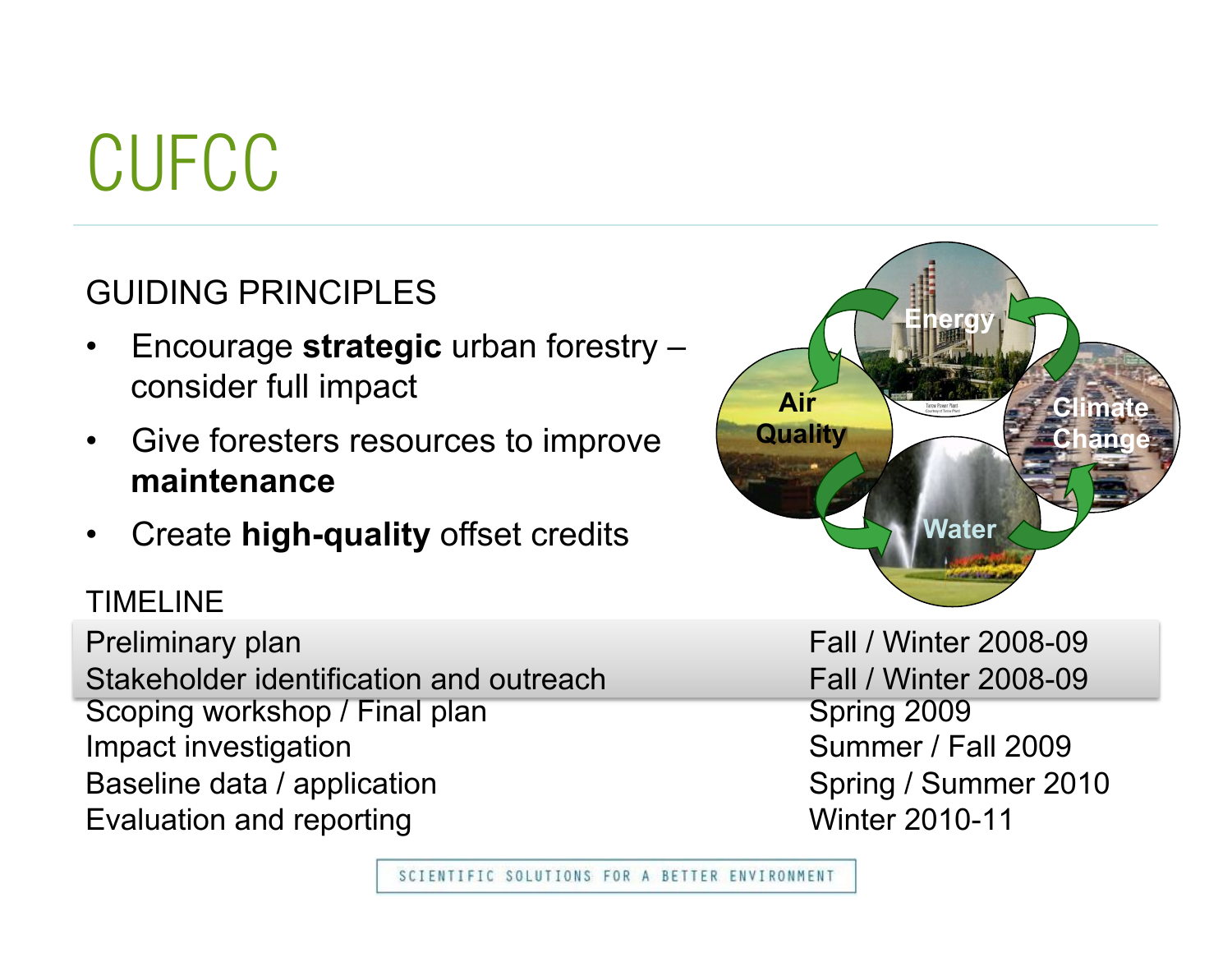# CUFCC: STAKEHOLDERS

### **Businesses**

- Offset greenhouse gas emissions with verified carbon credits
- Support local environmental improvement

### Local government

- Generate revenue for local environmental improvement
- Increase awareness of ROI from urban forestry
- Become a recognized leader in local climate action

Foresters

- Increase awareness of environmental benefits of urban forest
- Improve sustainability of your forestry program

Other community members

- Promote long-term success of Colorado urban forestry
- Achieve multiple environmental benefits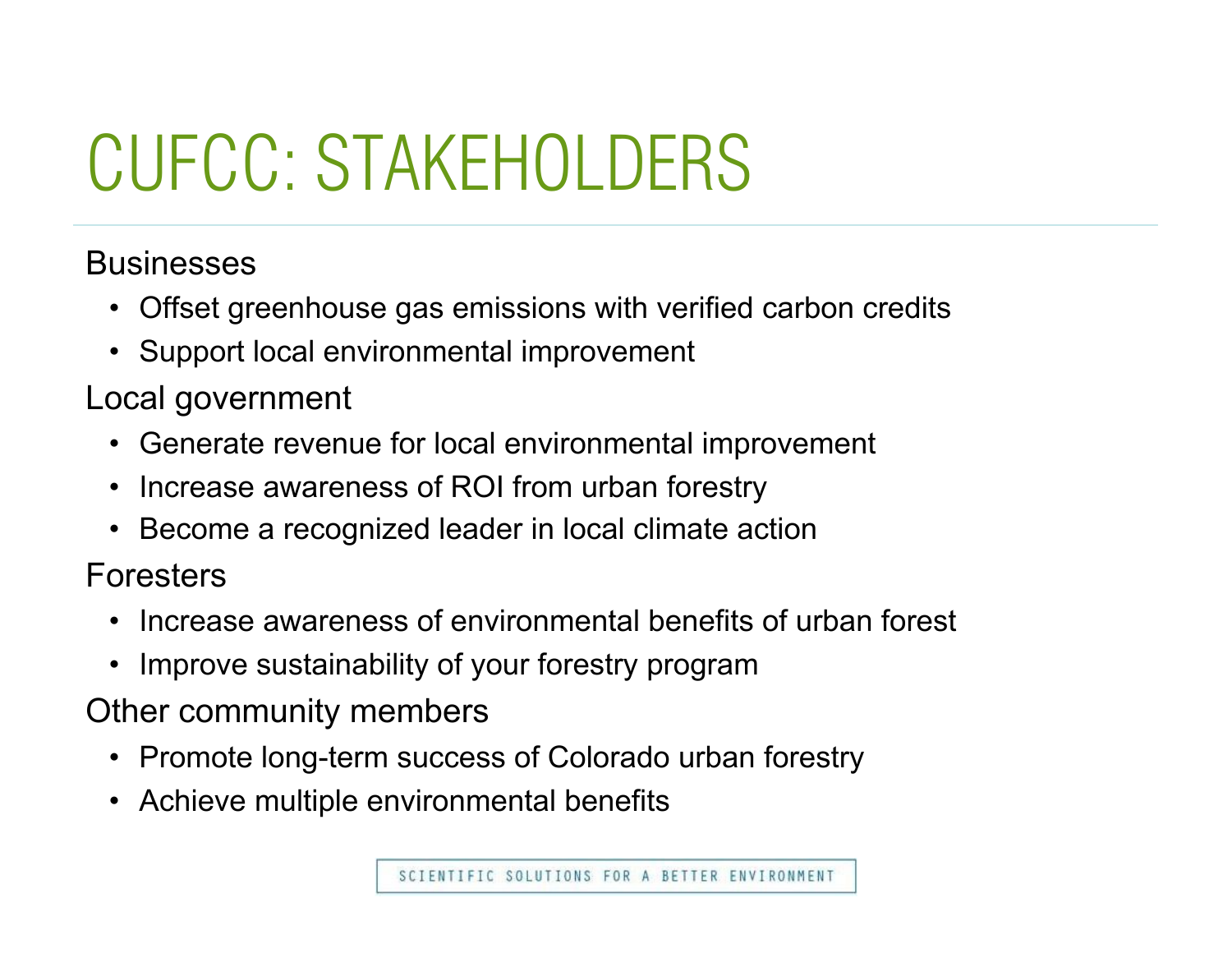### NEXT STEPS

- New partnerships / funding
- Convene Stakeholder Workshop
- Form steering committee

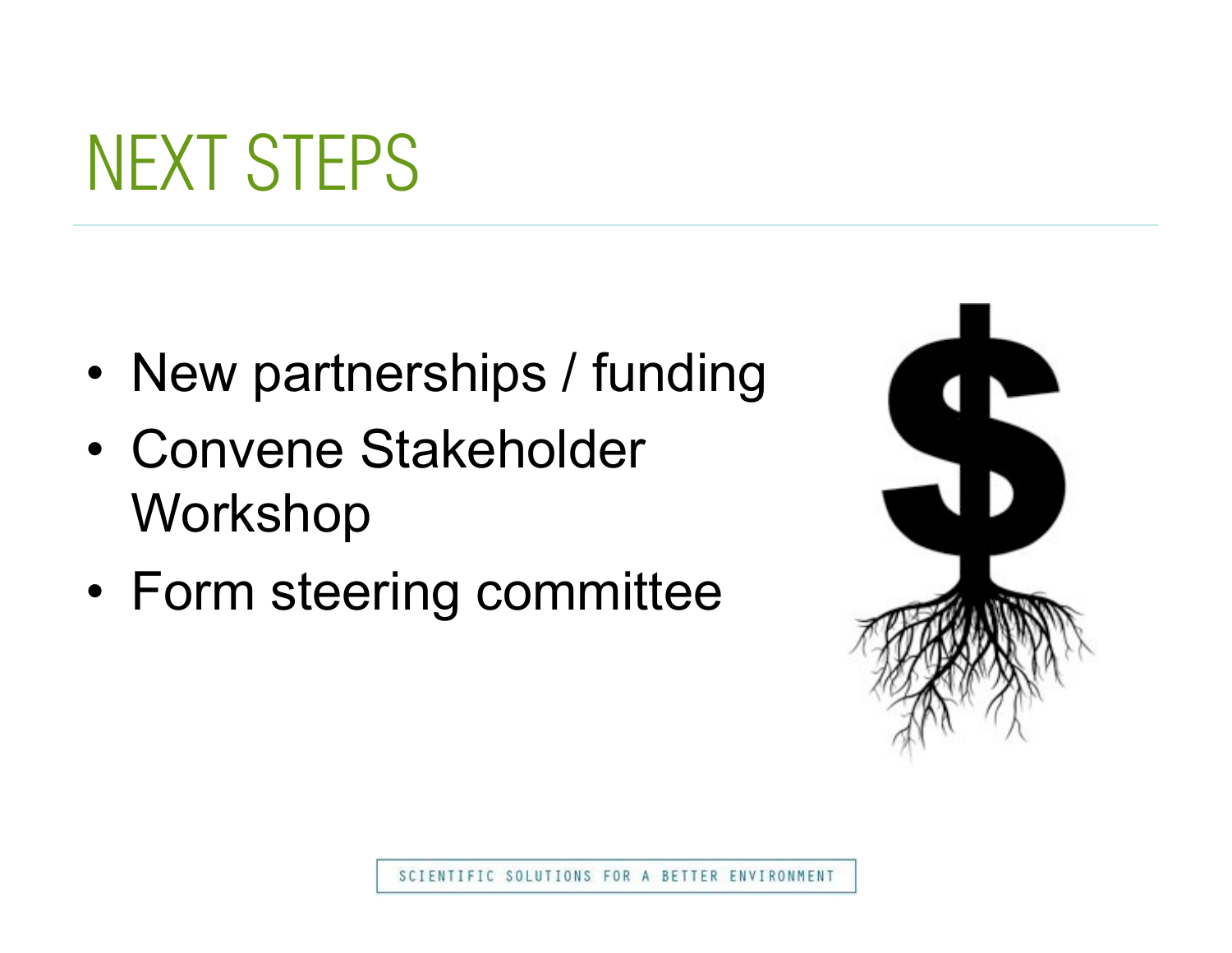## **SUMMARY**

- Urban forests can provide multiple environmental benefits *when planted and maintained strategically*
- Urban forestry carbon credit protocols allow supporters of the urban forest to get credit for the carbon mitigation function trees provide
- CUFCC project will encourage strategic urban forestry and improve the environment
- Take advantage of the opportunity to be a national leader in climate change mitigation while enhancing the local environment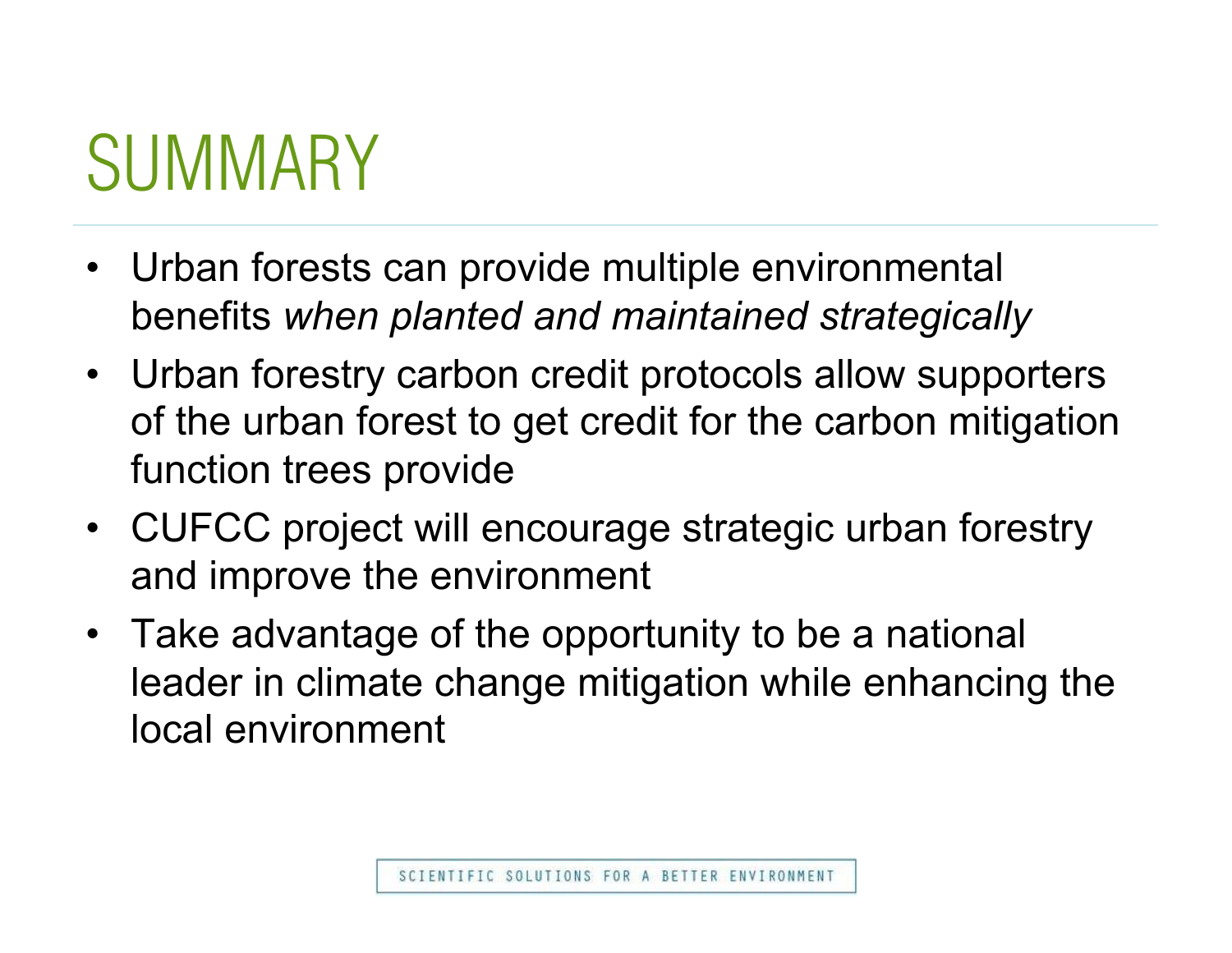### RESOURCES

#### **Colorado Tree Coalition**

www.coloradotrees.org The Colorado Tree Coalition is a non-profit organization leading Colorado's efforts to preserve, renew, and enhance community forests.

#### **National Carbon Offset Coalition**

www.ncoc.us NCOC is designed to assist landowners in planning carbon sequestration activities and documenting the resulting Carbon Sequestration Unit (CSU) in a manner that adheres to national standards and protocols, and meets the needs of potential buyers. NCOC is an Aggregating Member of the Chicago Climate Exchange (CCX).

#### **Chicago Climate Exchange**

www.chicagoclimatex.com North America's only and the world's first global marketplace for integrating voluntary legally binding emissions reductions with emissions trading and offsets for all six greenhouse gases.

#### **The Climate Action Reserve**

www.climateregistry.org/offsets.html A division of the California Climate Action Registry created to provide a high, accurate and measurable standard for the national voluntary carbon reduction market.